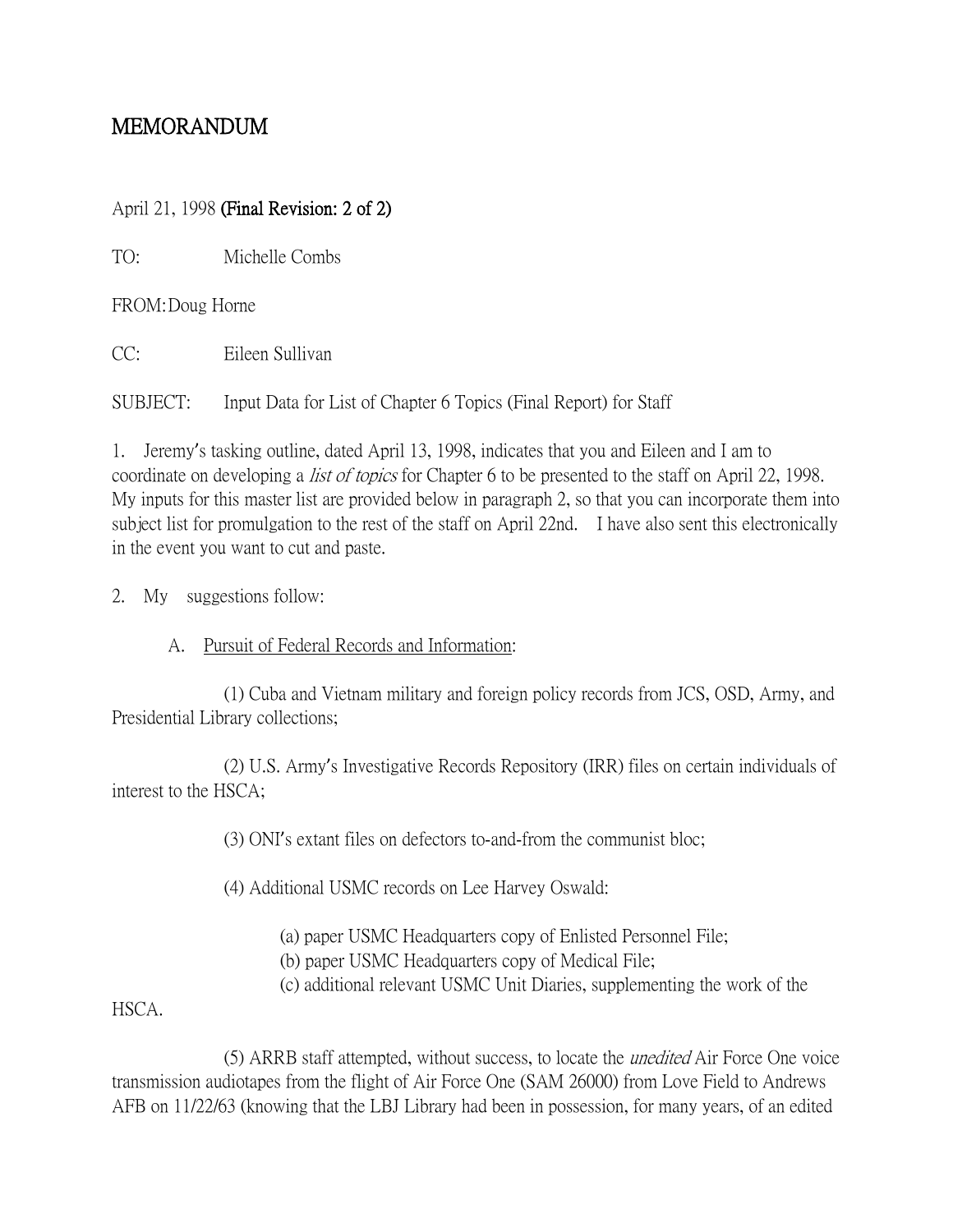version of these audiotapes) by pursuing this issue with both the Air Force and the White House Communications Agency (WHCA).

### B. Pursuit of State and Local Records and Information:

(1) "Weitzman" or "Burros" bone fragment (found in Dealey Plaza 11/22/63 and delivered to RADM Burkley on or about 11/27/63 by the USSS). ARRB made formal requests of Dallas Municipal Archives and Dallas County Records Management Officer for any records relating to this fragment (such as photographs or x-rays that may have been taken prior to its transfer to Washington), with negative results.

## C. Pursuit of Private Records and Information:

(1) Mr. Robert Groden was deposed by ARRB staff in our attempt to find additional photographic evidence, and to clarify the provenance of the photographic evidence he does hold. This two-part deposition was held on July 2, 1996 in Claymont, Delaware, and on August 20, 1996 in Dallas, Texas.

(2) Follow-up on photographic lead provided by Mr. Stephan Barber re: autopsy photography.

(3) The surviving children of Dr. George Burkley, White House Military Physician to Presidents Kennedy and Johnson, were interviewed for two reasons: in an attempt to determine whether VADM Burkley left behind any professional papers that would constitute assassination records, or enhance the historical understanding of the Kennedy administration, or the Kennedy-Johnson transition period; and in an attempt to obtain waiver of attorney-client privilege to enable the ARRB to examine the papers of VADM Burkley's attorney at the time of the HSCA's investigation, Mr. Illig. Both attempts failed to bear fruit.

(4) ARRB staff contacted Dr. Janet Travell, former White House Personal Physician to President Kennedy, as part of the ARRB's search for autopsy-related records. This approach did not bear fruit.

(5) ARRB staff contacted Ms. Marion Ebersole, widow of Dr. John H. Ebersole, who served as consulting radiologist at President Kennedy's autopsy, in a routine inquiry to search for professional papers or assassination records. She said she had none.

D. Medical Evidence: Doug will draft, and Jeremy will chop, a staff medical memo (intended for eventual release to the public, coincident with deposition transcripts) that will explain